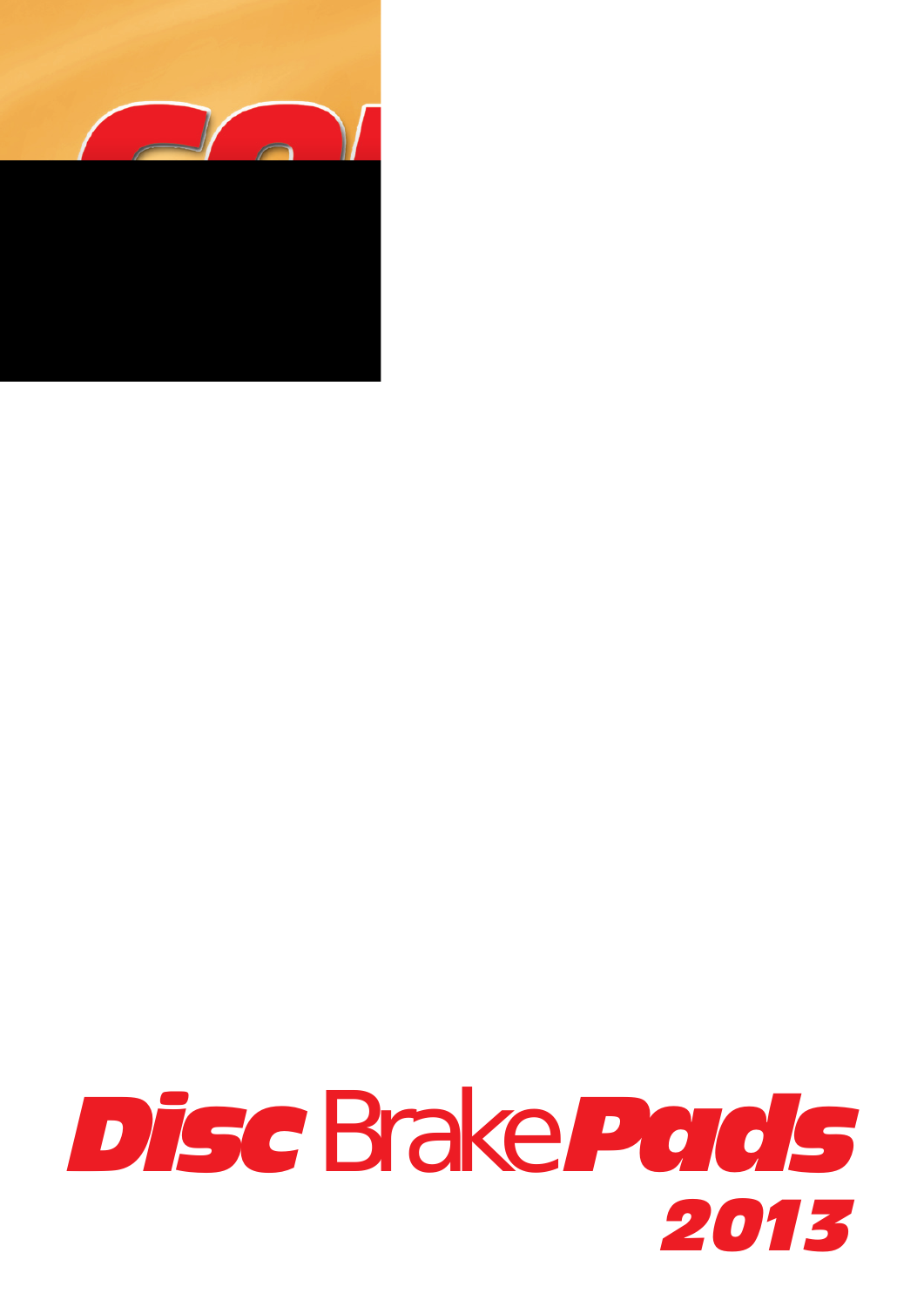*Disc Brake Pads Disc Brake Pads Kart Attack*

 $^{\circ}$ 

| <b>GF-501</b><br>$\circ$<br>$\circ$ | 89,7x52x16<br><b>Biesse (rear)</b><br><b>Birel</b><br><b>Europa</b><br><b>GoKart</b><br><b>Haase</b><br><b>Sodikart</b> | 89,7x52x11,5<br><b>GF-502</b><br><b>Birel (rear)</b><br>$\circ$<br>$\circ$                                                                                                                                                                                                         |
|-------------------------------------|-------------------------------------------------------------------------------------------------------------------------|------------------------------------------------------------------------------------------------------------------------------------------------------------------------------------------------------------------------------------------------------------------------------------|
| GF-503<br>$\bullet$<br>$\circ$      | 89,7x52x13<br>Arc<br>Piranha (rear)<br><b>Righetti Ridolfi</b><br><b>Venom</b>                                          | 100,2x40,6x9,8<br><b>GF-504</b><br><b>Birel</b><br><b>C</b> Caliper (front)                                                                                                                                                                                                        |
| <b>GF-505</b>                       | 134,9x52,8x15<br><b>Birel</b><br><b>C</b> Caliper (rear)                                                                | 74,9x52x9,9<br>GF-506<br><b>Birel (front)</b><br>$\circ$<br>$\circ$                                                                                                                                                                                                                |
| <b>GF-507</b>                       | 50,65x53,57x7,6<br><b>Brembo calipers</b>                                                                               | 37x56,32x8<br><b>GF-508</b><br>$\sum_{i=1}^{n}$<br><b>Brembo calipers</b><br><b>Grimeca calipers</b><br><b>Track magic (rear)</b>                                                                                                                                                  |
| GF-509<br>$\overline{O}$            | 37x56,32x7<br>Alpha (rear)<br><b>Brembo calipers</b><br>Sodikart (rear)                                                 | 33,7x44,87x6<br>GF-510<br><b>Brembo calipers</b><br><b>Track Magic (front)</b>                                                                                                                                                                                                     |
| GF-511                              | 71,4x53,7x15,9<br><b>Tony Kart</b><br>Trulli (rear)                                                                     | 97,4x38,6x17,8<br>GF-513<br>Alpha<br>Kombi Kart<br><b>MBA</b><br><b>PCR</b><br><b>Righetti Ridolfi</b><br>Techno (rear)<br><b>Top Kart (rear)</b><br><b>CRG</b><br>Wilson<br><b>Techno Kart</b><br>Alpha (rear)<br><b>Zip Kart</b><br>Como (rear)<br>Mach 1<br><b>English Kart</b> |
| <b>GF-515</b>                       | 75,2x34,95x10<br><b>MS Kart (front)</b>                                                                                 | 90,6x38,6x15<br>GF-516<br><b>MS Kart (rear)</b>                                                                                                                                                                                                                                    |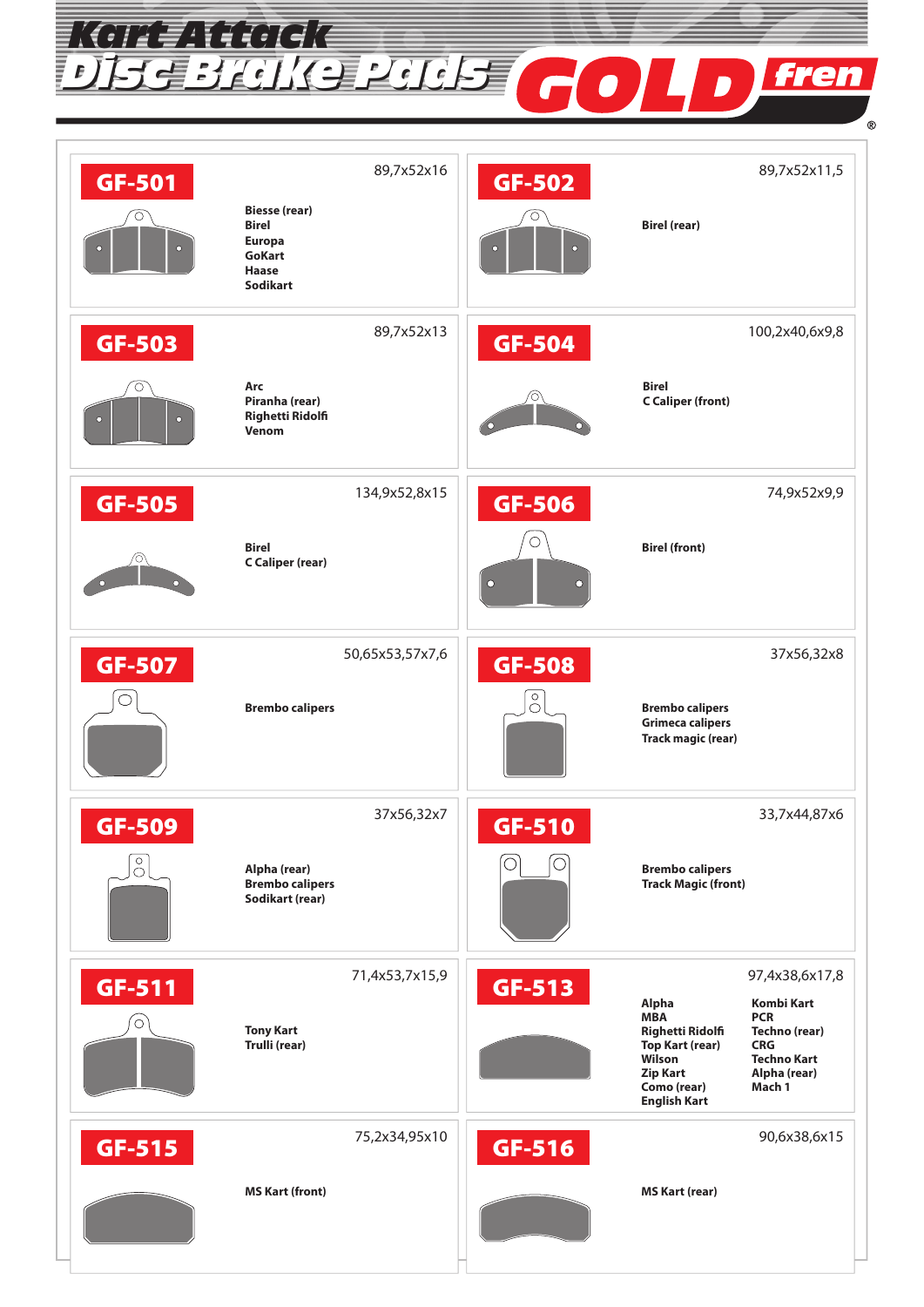*Disc Brake Pads Disc Brake Pads Kart Attack*

 $^{\circledR}$ 

|                                           | 108x48x13                                |                                | 89,5x49,6x12,5                                                                 |
|-------------------------------------------|------------------------------------------|--------------------------------|--------------------------------------------------------------------------------|
| <b>GF-517</b>                             | <b>CRG</b> (rear)                        | GF-518<br>O                    | <b>Intrepid EVO 3 (rear)</b><br>SKM (rear)                                     |
| <b>GF-519</b><br>$\overset{\circ}{\circ}$ | 36,95x49,7x10<br>Intrepid (front / rear) | GF-520<br>റ                    | 79,95x46,2x12,5<br>Intrepid EVO 8 (rear)                                       |
| $GF-521$                                  | 81,8x46,7x10<br>Intrepid                 | GF-522<br>$\circ$<br>$\bullet$ | 73,9x44,6x10<br>Intrepid (front)<br>Wildkart (front / 4 piston)<br>SKM (front) |
| GF-523<br>õ                               | 37,75x47,7x8,5<br>Intrepid (front/rear)  | GF-524<br>O                    | 81,6x51,5x12,6<br>Intrepid 125 ccm, 07 - (rear)                                |
| GF-525<br>О                               | 43,8x57,38x8,8<br>Tony Kart, 2005        | GF-526                         | 41,3x38,3x6,8<br>FRM Intrepid (front)                                          |
| <b>GF-527</b>                             | 99,6x49,35x14,9<br><b>Birel (real)</b>   | <b>GF-528</b>                  | 92x47,6x10,1<br><b>Birel (front)</b>                                           |
| GF-529                                    | 55,75x44,5x10<br>MS Kart (rear), 2 pcs   | GF-530                         | 43,4x36,4x9<br><b>MS Kart (front), 4 pcs</b>                                   |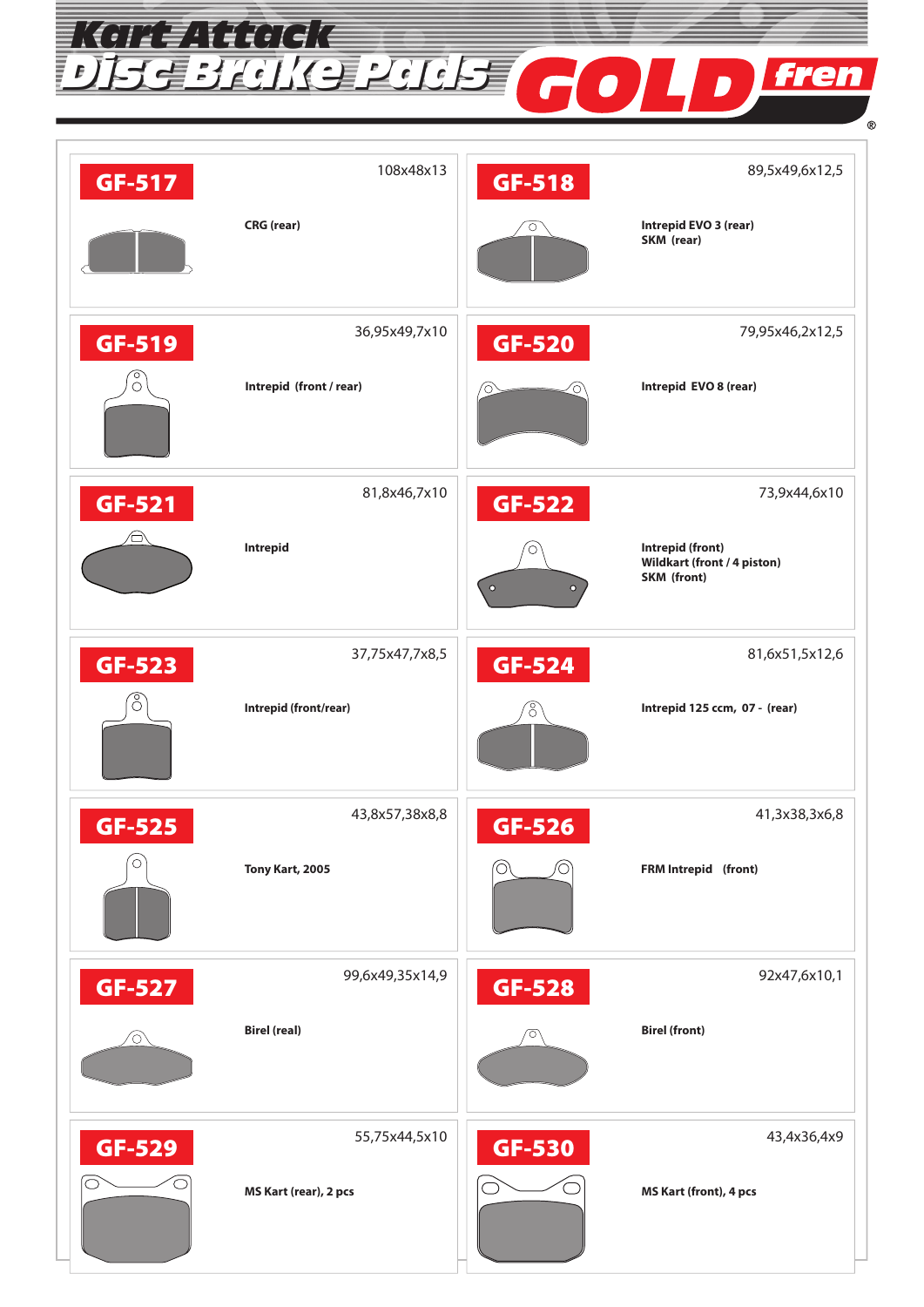